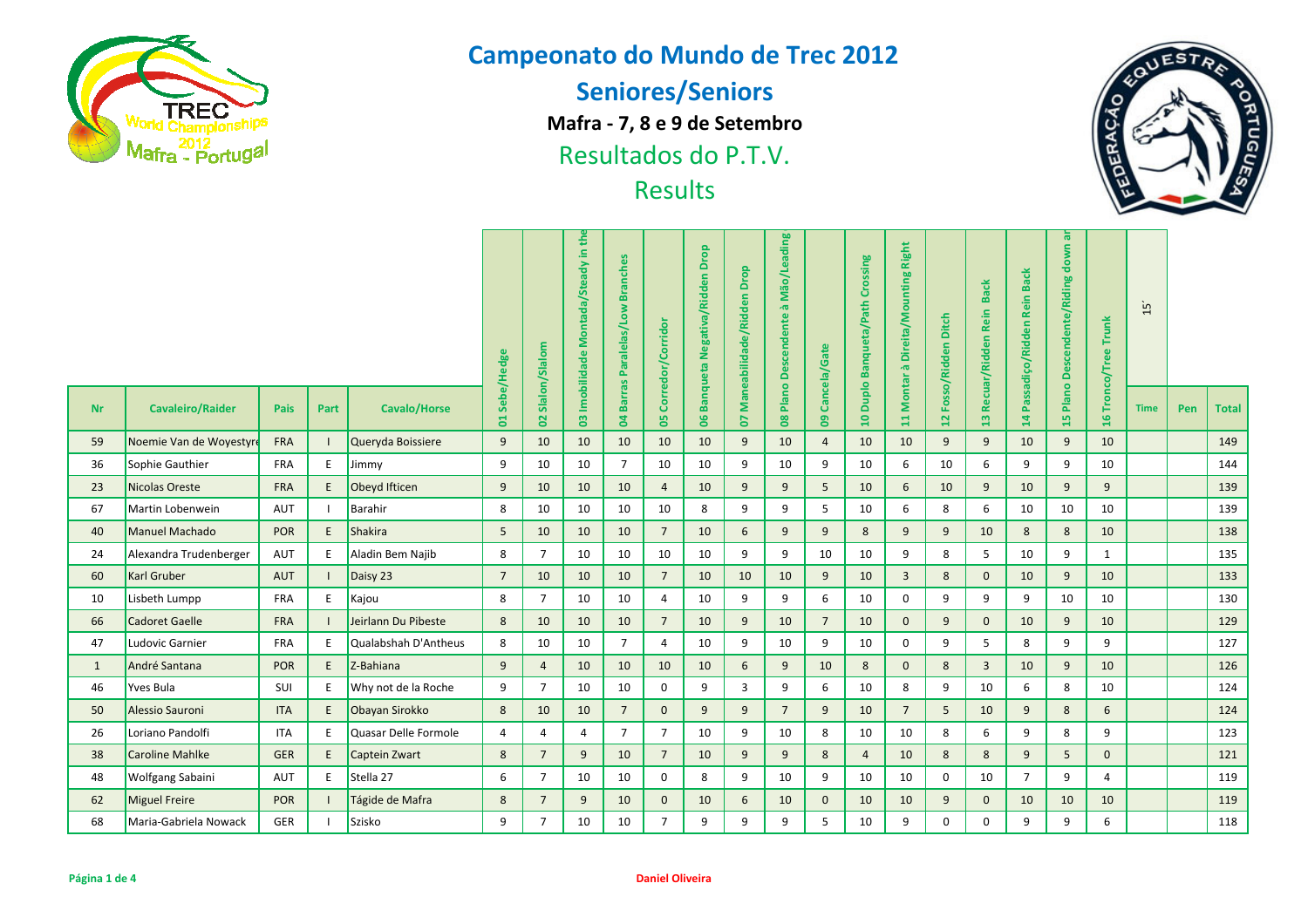

**Seniores/Seniors**

**Mafra - 7, 8 e 9 de Setembro**

Resultados do P.T.V.



| <b>Watra - Portugal</b> | Resultados do P.I.V.<br><b>Results</b> |                  |                                     |                                  |                  |                                      |                              |                                                               |                 |                              |                                    |                         |                         |                                      |                                                    | V<br>區              |                 |                 |                            |                |             |     |       |
|-------------------------|----------------------------------------|------------------|-------------------------------------|----------------------------------|------------------|--------------------------------------|------------------------------|---------------------------------------------------------------|-----------------|------------------------------|------------------------------------|-------------------------|-------------------------|--------------------------------------|----------------------------------------------------|---------------------|-----------------|-----------------|----------------------------|----------------|-------------|-----|-------|
|                         | Sebe/Hedge                             | 02 Slalon/Slalom | Montada/Steady in th<br>Imobilidade | <b>Branches</b><br>Paralelas/Low | Corredor/Corrido | <b>Banqueta Negativa/Ridden Drop</b> | Drop<br>Maneabilidade/Ridden | Mão/Leading<br>$\overline{\mathfrak{g}}$<br>Plano Descendente | Cancela/Gate    | Duplo Banqueta/Path Crossing | 11 Montar à Direita/Mounting Right | Fosso/Ridden Ditch      | Recuar/Ridden Rein Back | <b>Back</b><br>Passadiço/Ridden Rein | $\bar{\mathfrak{a}}$<br>down<br>Descendente/Riding | 6 Tronco/Tree Trunk | $\overline{15}$ |                 |                            |                |             |     |       |
| <b>Nr</b>               | <b>Cavaleiro/Raider</b>                | Pais             | Part                                | <b>Cavalo/Horse</b>              | <b>S</b>         |                                      | $\overline{0}$               | <b>Barras</b><br>$\overline{a}$                               | 8               | $\overline{0}6$              | <b>S</b>                           | $\overline{\mathbf{8}}$ | $\overline{6}$          | $\overline{a}$                       |                                                    | $\overline{12}$     | 13              | $\overline{14}$ | Plano I<br>$\overline{15}$ | $\mathbf{H}$   | <b>Time</b> | Pen | Total |
| 11                      | Friedrich Kriechbaumer                 | <b>AUT</b>       | E                                   | Nadir                            | 5                | $\overline{7}$                       | 10                           | $\overline{7}$                                                | 5               | 9                            | 9                                  | 8                       | $\overline{7}$          | 10                                   | $\overline{7}$                                     | 8                   | $\overline{2}$  | 9               | 5                          | $\overline{7}$ |             |     | 115   |
| 30                      | Pau Dorca                              | ESP              | E                                   | Lukas 510                        | 8                | 10                                   | 6                            | 10                                                            | $\overline{4}$  | 10                           | 3                                  | 10                      | 1                       | 9                                    | $\mathbf 0$                                        | 8                   | 8               | 8               | 10                         | 10             |             |     | 115   |
| 37                      | Katharina Povacz                       | <b>AUT</b>       | E                                   | <b>DK King Kane</b>              | $\overline{9}$   | $\overline{7}$                       | $\overline{7}$               | $\mathbf 0$                                                   | $\overline{2}$  | 9                            | 9                                  | 10                      | 5                       | 10                                   | $\mathbf{0}$                                       | 10                  | 10              | 10              | 9                          | 6              |             |     | 113   |
| 57                      | Sophie Vanderauwera                    | <b>BEL</b>       | - 1                                 | Choura                           | 8                | $\overline{4}$                       | 10                           | $\mathbf{1}$                                                  | 10              | $\overline{7}$               | 6                                  | 10                      | 8                       | 9                                    | 0                                                  | 8                   | 5               | 10              | 8                          | 9              |             |     | 113   |
| 54                      | Pablo Moreno                           | <b>ESP</b>       |                                     | Chambao                          | 8                | 10                                   | 10                           | 10                                                            | 5               | 8                            | 9                                  | 10                      | 10                      | 9                                    | $\mathbf 0$                                        | 8                   | $\mathbf{0}$    | 8               | $\mathbf{1}$               | 5              |             |     | 111   |
| 45                      | Patrick Van Aken                       | <b>BEL</b>       | E                                   | Sisko                            | 9                | $\overline{7}$                       | 10                           | $\overline{7}$                                                | $\overline{7}$  | 9                            | $\overline{3}$                     | 9                       | $\overline{7}$          | 10                                   | 0                                                  | 8                   | 9               | 5               | $\mathbf{1}$               | 6              |             |     | 107   |
| 27                      | Valter Mendes                          | <b>POR</b>       | E                                   | Recorde da Fialha                | $\overline{9}$   | 10                                   | $\mathbf 0$                  | 10                                                            | $\mathbf{0}$    | 10                           | 9                                  | 9                       | $\mathbf{0}$            | 9                                    | $\mathbf{0}$                                       | 8                   | 6               | 8               | 8                          | 10             |             |     | 106   |
| 25                      | Beatrix Enzberg-Mahlke                 | GER              | E                                   | Chris CH                         | 8                | 10                                   | 0                            | 4                                                             | $7^{\circ}$     | 10                           | 9                                  | 6                       | 6                       | 10                                   | 1                                                  | 8                   | $\overline{4}$  | 8               | 8                          | 5              |             |     | 104   |
| 52                      | Jorge Delgado                          | POR              |                                     | Xiita                            | 8                | $7\overline{ }$                      | $\mathbf{0}$                 | 10                                                            | $\overline{4}$  | 10                           | 9                                  | 9                       | $\overline{2}$          | $\mathbf 0$                          | 8                                                  | $\overline{7}$      | $7\overline{ }$ | 9               | 10                         | $\overline{4}$ |             |     | 104   |
| 3                       | Kim Harrison                           | <b>USA</b>       | E                                   | Super Star                       | 6                | 10                                   | 9                            | 4                                                             | 0               | 9                            | 6                                  | 10                      | $\overline{2}$          | 9                                    | 8                                                  | 9                   | $\mathbf 0$     | 8               | 5                          | 5              |             |     | 100   |
| 17                      | José Monrove                           | <b>ESP</b>       | E                                   | Superman                         | 8                | $\mathbf{0}$                         | 10                           | $\overline{7}$                                                | $7\overline{ }$ | 8                            | 6                                  | 10                      | $6\overline{6}$         | 5                                    | $\mathbf 0$                                        | 10                  | $\mathbf{0}$    | $\overline{7}$  | 10                         | 6              |             |     | 100   |
| 39                      | Klara Fontanesi                        | <b>ITA</b>       | E                                   | Tatina                           | 8                | 1                                    | 10                           | 10                                                            | 0               | 10                           | 10                                 | 6                       | $\mathbf{1}$            | 4                                    | $\mathbf 0$                                        | 8                   | 9               | 10              | 8                          | 5              |             |     | 100   |
| 9                       | Aline Tièche                           | SUI              | E                                   | Océane de L'Allandon             | $\overline{9}$   | $\overline{4}$                       | 5                            | 10                                                            | $\mathbf{0}$    | 8                            | 9                                  | 10                      | 1                       | 5                                    | $\mathbf{0}$                                       | $\overline{7}$      | 6               | $\overline{7}$  | 9                          | 9              |             |     | 99    |
| 35                      | Florence Buffat                        | SUI              | E                                   | Luna XXIII CH                    | 5                | $\overline{7}$                       | 10                           | 4                                                             | 10              | 10                           | 9                                  | 9                       | 6                       | $\mathbf 0$                          | $\overline{3}$                                     | 5                   | $\overline{2}$  | 6               | 8                          | 4              |             |     | 98    |
| 6                       | <b>Renske Giesen</b>                   | <b>NLD</b>       | E                                   | Carmen                           | 5                | $\overline{7}$                       | 3                            | $\overline{7}$                                                | $\mathbf{0}$    | $\overline{7}$               | 9                                  | 10                      | $\mathbf{0}$            | 5                                    | 10                                                 | 8                   | $\overline{3}$  | 9               | 9                          | 5              |             |     | 97    |
| 15                      | Anneli Eckervall                       | SWE              | E                                   | Moussaka de Sommanc              | $\overline{7}$   | $\overline{7}$                       | 10                           | 4                                                             | 5               | 10                           | 9                                  | 6                       | 5                       | 9                                    | 0                                                  | $\mathbf 0$         | 10              | 5               | 8                          | $\overline{2}$ |             |     | 97    |
| 42                      | José Romera                            | <b>ESP</b>       | E                                   | Aritxi-Diana                     | 9                | $7\overline{ }$                      | $\overline{7}$               | 10                                                            | $\mathbf{0}$    | 10                           | $\overline{3}$                     | 10                      | $\mathbf 0$             | 10                                   | $\overline{2}$                                     | 8                   | $\mathbf 0$     | $\overline{7}$  | 9                          | $\overline{4}$ |             |     | 96    |
| 33                      | Genevieve Bastien                      | CAN              | $\mathsf E$                         | Osiris                           | 5                | $\overline{7}$                       | 10                           | 0                                                             | $\overline{7}$  | 9                            | 9                                  | 9                       | 8                       | $\mathbf 0$                          | $\mathbf 0$                                        | 9                   | $\mathbf 0$     | 10              | 5                          | 6              |             |     | 94    |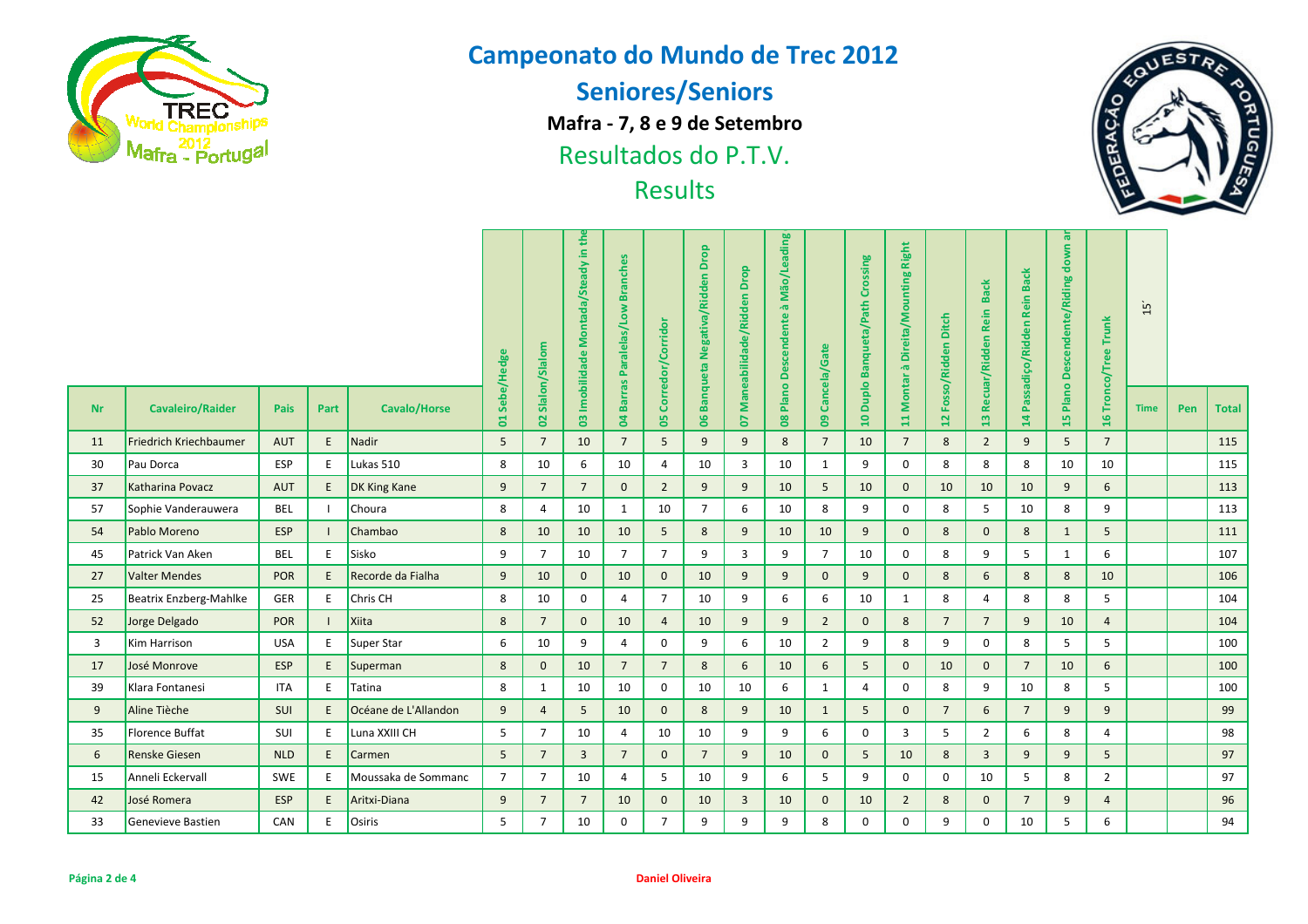

**Seniores/Seniors**

**Mafra - 7, 8 e 9 de Setembro**

Resultados do P.T.V.



|                | <b>Watra - Portugal</b> |                  |                                     |                                                   |                   |                                      | Resultados do P.I.V.         |                                       | <b>Results</b> |                                 |                          |                    |                            |                            |                                       |                     |                 |                |                | 區              |             |     | V            |
|----------------|-------------------------|------------------|-------------------------------------|---------------------------------------------------|-------------------|--------------------------------------|------------------------------|---------------------------------------|----------------|---------------------------------|--------------------------|--------------------|----------------------------|----------------------------|---------------------------------------|---------------------|-----------------|----------------|----------------|----------------|-------------|-----|--------------|
|                | Sebe/Hedge              | 02 Slalon/Slalom | Montada/Steady in th<br>Imobilidade | <b>Branches</b><br>Paralelas/Low<br><b>Barras</b> | Corredor/Corridor | <b>Banqueta Negativa/Ridden Drop</b> | Drop<br>Maneabilidade/Ridden | Mão/Leading<br>à<br>Plano Descendente | Cancela/Gate   | 10 Duplo Banqueta/Path Crossing | à Direita/Mounting Right | Fosso/Ridden Ditch | 13 Recuar/Ridden Rein Back | Passadiço/Ridden Rein Back | ᄛ<br>down<br>Plano Descendente/Riding | 6 Tronco/Tree Trunk | $\overline{15}$ |                |                |                |             |     |              |
| <b>Nr</b>      | <b>Cavaleiro/Raider</b> | Pais             | Part                                | <b>Cavalo/Horse</b>                               | <b>S</b>          |                                      | $\overline{0}$               | $\overline{a}$                        | 8              | 8                               | 2                        | $\bf{80}$          | $\bullet$                  |                            | 11 Montar                             | $\overline{12}$     |                 | $\overline{4}$ | 15             | $\bar{H}$      | <b>Time</b> | Pen | <b>Total</b> |
| 22             | Laetitia Roy            | SUI              | E                                   | Vaillante Du Peupé                                | $\mathbf{0}$      | $\overline{7}$                       | 10                           | $\overline{7}$                        | 10             | 10                              | 9                        | 6                  | 5                          | $\mathbf{0}$               | 8                                     | $\mathbf{0}$        | $6\phantom{1}$  | $\mathbf{0}$   | 5              | 10             |             |     | 93           |
| 43             | Daniel Nolan            | <b>GBR</b>       | E                                   | Agave Vanden                                      | $\overline{7}$    | $\overline{7}$                       | 10                           | $\overline{7}$                        | 1              | 10                              | 6                        | 6                  | $\mathbf{0}$               | 9                          | $\mathbf 0$                           | 8                   | $\mathbf 0$     | 8              | 6              | $\overline{7}$ |             |     | 92           |
| 8              | <b>Marc Renard</b>      | <b>BEL</b>       | $\mathsf E$                         | Zenna                                             | 8                 | $7\overline{ }$                      | $\overline{4}$               | 10                                    | $\mathbf 0$    | 10                              | 6                        | 10                 | $\mathbf{0}$               | 10                         | $\mathbf{0}$                          | 8                   | $\mathbf{0}$    | 9              | $\mathbf{0}$   | 5              |             |     | 87           |
| 55             | <b>Hilary Barnard</b>   | GBR              | $\blacksquare$                      | Quolisca Du Reverdy                               | $\overline{4}$    | $\overline{7}$                       | $\mathbf{1}$                 | 10                                    | 4              | 10                              | 6                        | 9                  | 4                          | 5                          | $\mathbf 0$                           | $\overline{7}$      | $\mathbf 0$     | 10             | $\overline{7}$ | $\mathbf{1}$   |             |     | 85           |
| 65             | Veronika Schmid         | SUI              | $\blacksquare$                      | Europa V CH                                       | $\mathbf 0$       | $7\overline{ }$                      | $\mathbf{0}$                 | $\overline{7}$                        | $\overline{7}$ | 10                              | $\overline{3}$           | 9                  | $\mathbf{1}$               | 10                         | $\mathbf{0}$                          | $\overline{4}$      | $\mathbf 0$     | 9              | 8              | 9              |             |     | 84           |
| 4              | Javier Perales          | ESP              | E                                   | Oberon                                            | 6                 | $\overline{7}$                       | 10                           | 10                                    | 0              | $\overline{7}$                  | 3                        | 10                 | 8                          | 4                          | $\mathbf 0$                           | 0                   | $\overline{2}$  | $\mathbf 0$    | 10             | $\overline{2}$ |             |     | 79           |
| 49             | Anja Wendt              | <b>GER</b>       | $\mathsf E$                         | Latido                                            | $\mathbf{1}$      | $7\overline{ }$                      | 10                           | $\overline{7}$                        | $\mathbf{0}$   | 9                               | 9                        | 8                  | 9                          | $\mathbf{1}$               | $\mathbf{0}$                          | $\mathbf 0$         | $\mathbf 0$     | 10             | 8              | $\mathbf 0$    |             |     | 79           |
| 61             | Madeleine Gaukler       | GER              | $\blacksquare$                      | Blacky                                            | $\overline{2}$    | $\overline{7}$                       | 10                           | $\overline{4}$                        | 10             | 9                               | 9                        | 9                  | 0                          | $\mathbf 0$                | 0                                     | 0                   | $\mathbf 0$     | 10             | 8              | $\mathbf 0$    |             |     | 78           |
| 12             | Bettina Klingmüller     | <b>GER</b>       | E                                   | <b>Barlo</b>                                      | $\mathbf 0$       | $\mathbf{1}$                         | 10                           | 5                                     | $2^{\circ}$    | 10                              | 6                        | 6                  | $\mathbf{0}$               | 10                         | $2^{\circ}$                           | $\mathbf 0$         | $\overline{7}$  | 9              | 8              | $\mathbf 0$    |             |     | 76           |
| 56             | Giorgio Giusti          | CAN              | $\mathbf{I}$                        | Champion                                          | 8                 | $\overline{7}$                       | $\mathbf 0$                  | $\overline{7}$                        | 0              | 9                               | 6                        | 9                  | 0                          | $\mathbf 0$                | $\mathbf 0$                           | 8                   | $\mathbf 0$     | 9              | 8              | 5              |             |     | 76           |
| 31             | Dot Still               | <b>GBR</b>       | E                                   | <b>Bubalou</b>                                    | 6                 | $\overline{7}$                       | 10                           | $\mathbf 0$                           | $\mathbf 0$    | 8                               | 9                        | 9                  | 8                          | $\mathbf 0$                | 9                                     | $\mathbf 0$         | $\mathbf 0$     | $\mathbf{1}$   | 8              | $\mathbf 0$    |             |     | 75           |
| $\overline{7}$ | Carole Charest          | CAN              | E                                   | <b>Balikjy</b>                                    | $\overline{4}$    | $\overline{7}$                       | 1                            | $\mathbf 0$                           | 4              | 10                              | $\mathbf 0$              | 9                  | 4                          | 8                          | 4                                     | 0                   | $\mathbf 0$     | 9              | 5              | 5              |             |     | 70           |
| 64             | Jackie Bennett          | <b>GBR</b>       |                                     | Atento                                            | $\overline{4}$    | $7\overline{ }$                      | 5                            | $\mathbf{0}$                          | $\mathbf{0}$   | $7\overline{ }$                 | 6                        | 10                 | $\mathbf{0}$               | $\overline{7}$             | 6                                     | 8                   | $\mathbf{0}$    | 5              | $\overline{2}$ | 3              |             |     | 70           |
| $\overline{2}$ | Moa Lundgren            | SWE              | E                                   | Thokkadis                                         | $\mathbf 0$       | $\overline{7}$                       | $\mathbf 0$                  | $\overline{7}$                        | 10             | $\mathbf{0}$                    | 6                        | 9                  | 8                          | $\mathbf{0}$               | 9                                     | $\mathbf 0$         | $\mathbf 0$     | 9              | $\overline{4}$ | $\mathbf 0$    |             |     | 69           |
| 19             | Annette Breedijk        | <b>NLD</b>       | E                                   | Tjakka                                            | 6                 | $\overline{4}$                       | $\mathbf{1}$                 | $\mathbf{0}$                          | $\mathbf{0}$   | 10                              | 6                        | 9                  | $\mathbf{0}$               | 8                          | $\mathbf{0}$                          | $\mathbf{0}$        | $\overline{2}$  | 10             | 8              | $\mathbf{0}$   |             |     | 64           |
| 20             | Frederic Pierrestiger   | CAN              | E                                   | Kass Krout HN                                     | 8                 | $\overline{7}$                       | 0                            | $\mathbf 0$                           | $\pmb{0}$      | 10                              | 5                        | 5                  | 0                          | 0                          | 0                                     | 8                   | $\mathbf 0$     | 9              | $\mathbf{1}$   | 10             |             |     | 63           |
| 44             | Celine Raymond          | CAN              | $\mathsf E$                         | Husky                                             | $\overline{3}$    | $\overline{7}$                       | $\mathbf{1}$                 | $\mathbf{1}$                          | $\mathbf 0$    | 9                               | 5                        | 6                  | $\mathbf 0$                | $\mathbf 0$                | $\overline{7}$                        | $\mathbf 0$         | $\mathbf 0$     | 9              | 6              | $\mathbf 0$    |             |     | 54           |
| 32             | Ingrid Helmes           | <b>NLD</b>       | E                                   | Tapas Touch                                       | $\mathbf 0$       | $\overline{4}$                       | 9                            | 4                                     | 0              | 8                               | $\overline{3}$           | 9                  | 0                          | $\mathbf 0$                | 6                                     | $\mathbf 0$         | $\mathbf 0$     | 9              | 0              | $\mathbf 0$    |             |     | 52           |